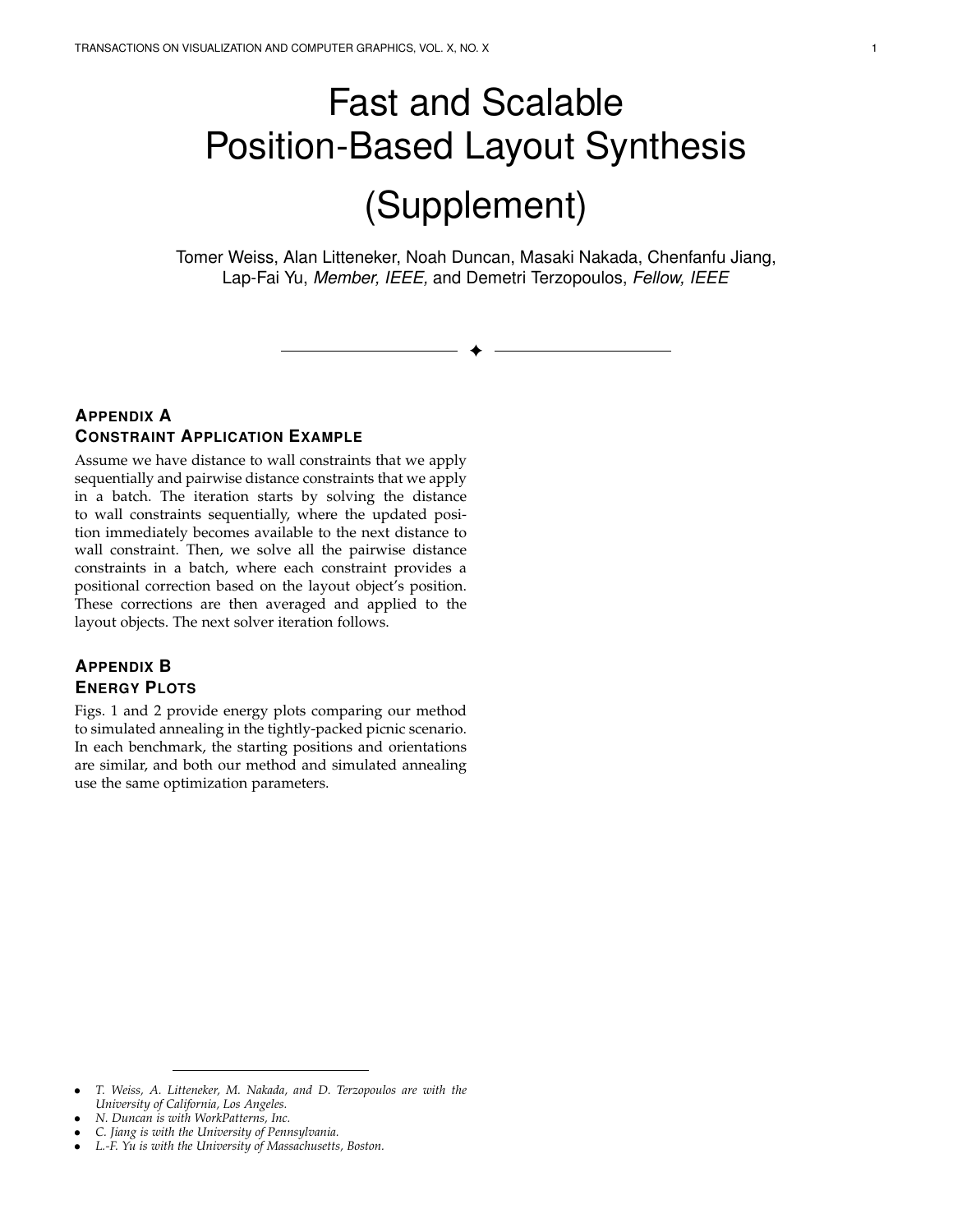

**Iterations** 

 $\frac{1}{100}$ 

Iteration

 $\frac{1}{150}$ 

 $500$ 

 $\overline{200}$